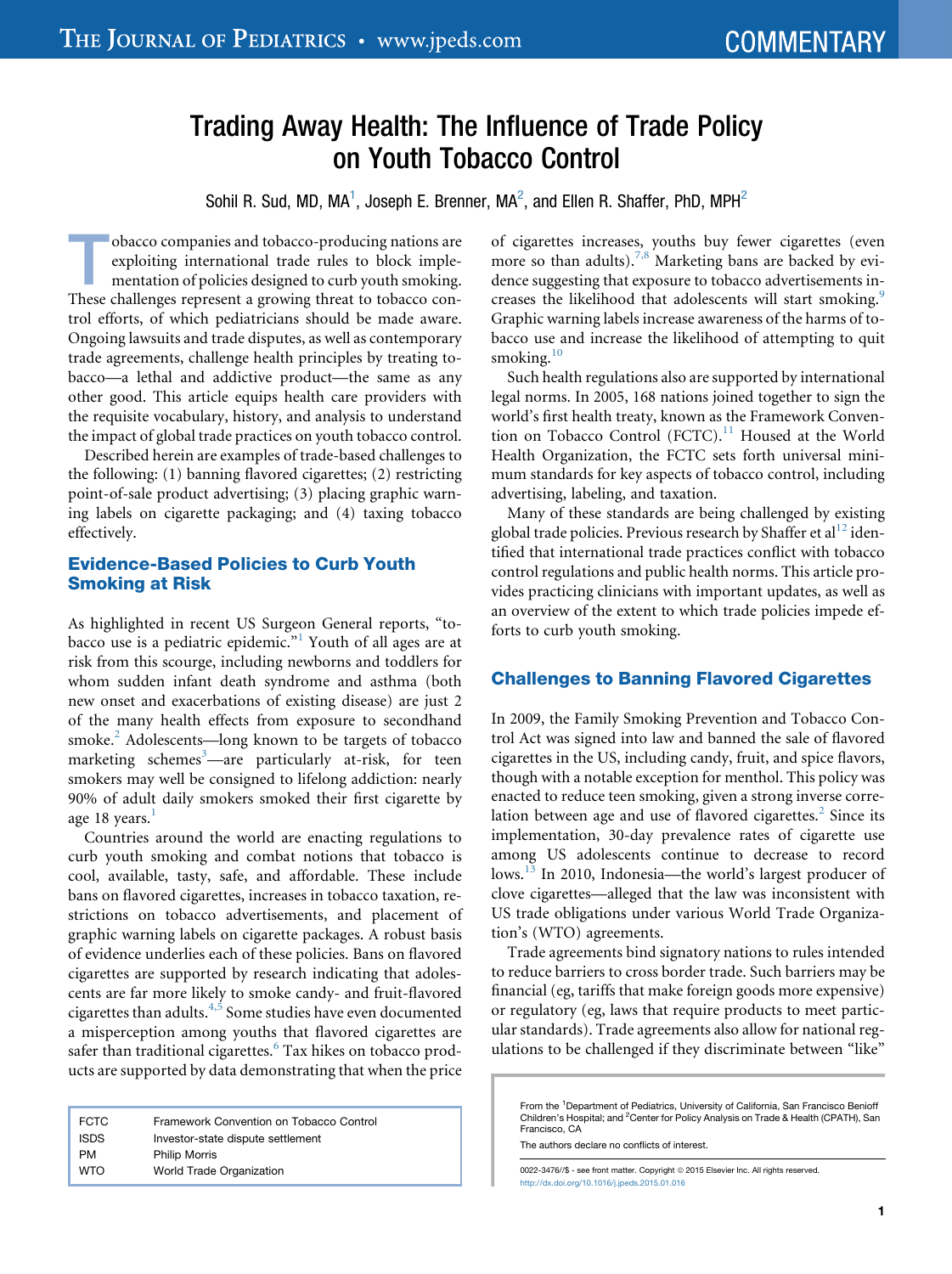products by country of origin. On the basis of these principles, Indonesia claimed that the US violated WTO agreements by discriminating between "like" products (eg, clove and menthol flavorings) by banning imported clove cigarettes and permitting the sale of domestic menthol ciga-rettes.<sup>[14](#page-3-0)</sup>

In April 2012, a WTO Appellate Body panel ruled in favor of Indonesia, agreeing that the US violated trade provisions by discriminating between the 2 flavors. The Body determined that menthol and clove flavors are "alike" because they share a competitive economic relationship. Health considerations played little influence on the ruling. The argument that removing clove cigarettes from the US market is a public health boon was rendered effectively irrelevant.

The ruling demonstrated the preeminence of trade and economic issues in international law and ostensibly paved the way for reintroducing clove cigarettes into US markets. This has not occurred, and in exchange for preserving the ban, the US recently agreed to make trade concessions with 2 other unrelated goods (ignition wiring sets and mineral ores) and to assist Indonesia with intellectual property right protections. The US also agreed "that it will not arbitrarily or unjustifiably discriminate against cigars or cigarillos (HS 2402.10) from Indonesia. $n^{15}$  $n^{15}$  $n^{15}$  The legal implications of this recent statement are uncertain, although the inclusion of any language that might obstruct efforts to ban flavored tobacco products (eg, clove cigars) is concerning.

# Challenges against Australia's Plain Packaging Law

In late 2011, Australia passed legislation to create uniform cigarette packaging on which brand names would be listed in small font at the bottom of cartons, and pictorial warnings and a quit-line phone number would comprise the remainder. One of the explicit objectives of the measure was to "reduce the attractiveness and appeal of tobacco products to consumers, particularly young people, $^{16}$  $^{16}$  $^{16}$  a claim supported by evidence from multiple studies showing youths find plain cigarette packs less appealing.<sup>[17,18](#page-3-0)</sup>

Since implementing these laws, Australia has seen a 78% increase in the number of quit-line calls and decreases in adult daily smoking rates from 15.1% to 12.8% from 2010 to 2013, respectively.<sup>[19](#page-3-0)</sup> The age at which youths (14-24 year olds) first smoke a full cigarette has also increased by 0.5 years from 2010 to  $2013.<sup>19</sup>$  $2013.<sup>19</sup>$  $2013.<sup>19</sup>$ 

Notwithstanding these successes, Philip Morris (PM) Asia (based in Hong Kong) is suing Australia, arguing that the bill violates conditions of a 1993 investment agreement between Hong Kong and Australia.<sup>20</sup> In trade terms, trademarks, including brand names and logos, are categorized as a company's intellectual property. PM Asia claims that Australia's law deprives the company of its intellectual property and infringes upon protections granted from the aforementioned trade agreement. The company argues that Australia should compensate PM for lost revenues and stop enforcing the law. Australia contends that trademark laws protect a corporation's

branding from appropriation by competitors but do not confer an unlimited immunity from regulations. The case is being heard by a tribunal at the United Nations that carries a charge to review the claims for trade (not health) violations. $21$ 

In a separate contention against the plain-packaging law, several tobacco-producing nations (including Honduras, Ukraine, Cuba, and the Dominican Republic) claim that Australia's policy is overly restrictive and contradicts trademark protections afforded by various WTO agreements.<sup>22,23</sup> These nations have filed suit at the WTO, where a tribunal was established in May 2014 to begin arbitrating these allega-tions.<sup>[24](#page-3-0)</sup>

#### Disputes against Uruguay's Warning Labels

In 2006, the Uruguayan government—led by then-President and oncologist Tabare Vasquez, MD—passed a series of regulations to: (1) increase warning labels from 50% to 80% of the package; (2) place health images on packages; and (3) prohibit the use of "brand families" in which the same brand name is used across multiple product lines (eg, Marlboro Red, Marlboro Green, etc). $25$  In the years after enactment of these anti-smoking laws, 30-day prevalence rates of tobacco use among adolescents decreased by 8% annually, and perperson cigarette consumption decreased by 4.3% annually[.26](#page-3-0)

In 2010, however, the Swiss operational hub of PM filed suit at the World Bank, claiming that government's regulations violate a 1991 bilateral investment treaty between Uruguay and Switzerland. Using similar arguments to those posited by PM Asia against Australia, the Swiss-based PM contends that Uruguayan policies intrude upon PM's intellectual property and exceed that which is reasonable to pro-tect the public's health.<sup>[27](#page-3-0)</sup> Per the terms of the 1991 trade agreement, the dispute is being arbitrated by a tribunal of international trade experts housed at the World Bank, who ruled in July 2013 that it had jurisdiction to hear the case; each side is currently submitting testimony to support their claims.[28,29](#page-3-0)

## Challenges to Point-of-Sale Product Advertising

In January 2010, with the intent of reducing youth exposure to tobacco advertising, Norway banned point-of-sale displays of tobacco products in retail outlets.<sup>30</sup> Months later, PM Norway sued the Government, arguing that this policy violated the 1994 Agreement of the European Economic Area by restricting the company's purported right to "free movement."<sup>[31](#page-3-0)</sup> Unlike the cases in Uruguay and Australia, this case was tried domestically (at the Oslo District Court) with consultation from the international Court of the European Free Trade Association.[32](#page-3-0) In September 2012, the Court delivered its verdict and sided with the Government, noting that the display ban does not restrict product movement as defined as by the European Economic Area. Furthermore, the Judge noted that a ban is "suitable and necessary in order to ensure the protection of public health. $\frac{30}{20}$  $\frac{30}{20}$  $\frac{30}{20}$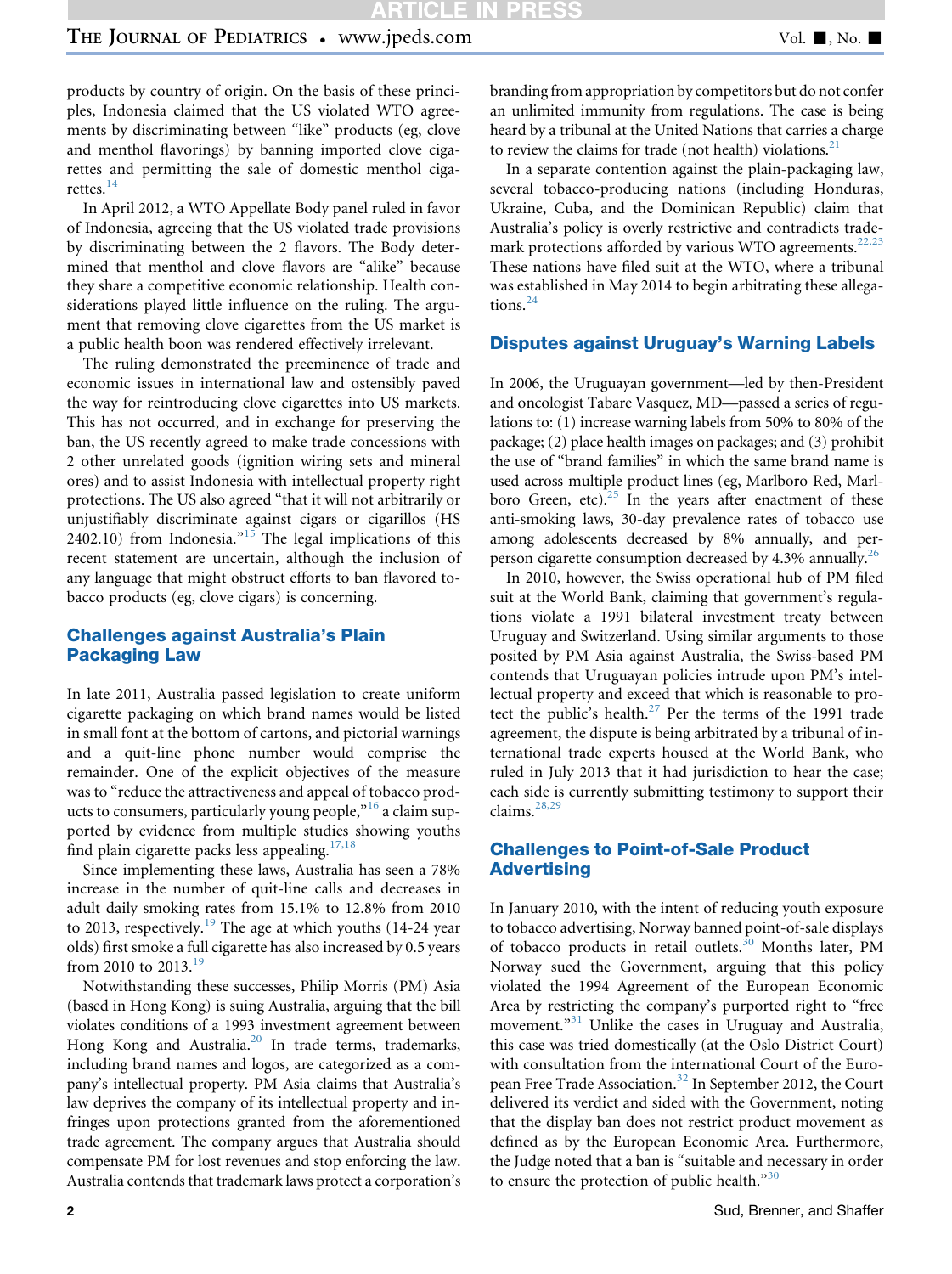#### Challenges to Tobacco Taxation

All of the aforementioned legal proceedings relate to trade agreements signed prior to 1994. To determine how tobacco is treated in more recent agreements, we analyzed US trade agreements with the following nations: Chile (2004), Singapore (2004), Peru (2009), South Korea (2011), Colombia (2011), and Panama (2011). In all 6 agreements, US tobacco exports are made tariff-free (ie, without an import tax) or placed on a tariff reduction schedule. $33-38$ Essentially, as a result of these agreements, all 6 trading partners lose one means of tobacco taxation, an effective evidence-based measure known to reduce youth smoking.

# Detrimental Consequences of Trade-Based **Challenges**

As mentioned previously, increasing evidence suggests that policies designed to ban flavored tobacco products, institute large graphic warning labels on cigarette packages, restrict point-of-sale product advertising, or increase tobacco prices are effective in reducing youth smoking. These efforts are strongly supported by the World Health Organization's FCTC.<sup>[39](#page-4-0)</sup> Furthermore, as a result of such progress (particularly in Australia), England, Ireland, New Zealand, and France are all in various exploration and planning stages to implement plain packaging laws.<sup>[40](#page-4-0)</sup>

Despite this success, tobacco companies and tobaccoproducing nations continue to use trade-based claims to delay, undo, or otherwise obstruct implementation of health policies. Defending these challenges—irrespective of verdict—is time consuming and immensely expensive, detracting efforts and funds available for public health generally. Arbitration between PM and Australia commenced 3 years ago, and yet the 2 parties are still at least 1 year away from settling jurisdictional matters. The legal battle with Uruguay formally began in March 2010 and is only slightly further along.

The legal process by which tobacco companies like PM bring claims against a government is also troubling. This is known as "investor-state dispute settlement (ISDS)," and has been written into many bilateral investment treaties, including the Australia-Hong Kong and Uruguay-Switzerland treaties described previously, as well as all 6 US trade agreements reviewed.<sup>33-38</sup> ISDS allows corporations (investors) to bring claims against the governments of trading partners without needing to engage their host government. Hong Kong and Switzerland are not parties in the respective lawsuits that PM has filed against Australia and Uruguay, even though the investment treaties in contention involve those governments. ISDS provides corporations with a startling degree of legal power in trade arenas and, depending on the coffers of the corporations involved, it can threaten the financial well-being of impacted nations. Uruguay, unable to afford the costly legal fees of this four-year-and-counting ordeal, is being aided by wealthy philanthropists. $41$ 

Trade-based challenges to tobacco control policies also act as a deterrent to other nations seeking to enact similar legislation.

Canada's attempts to ban misleading terms such as "light" and "mild" were forestalled after PM argued that such a policy would violate the North American Free Trade Agreement.<sup>42,43</sup> New Zealand has delayed introducing plain packaging laws pending the outcome of Australia's legal battles.<sup>[44](#page-4-0)</sup>

# Reasserting the Primacy of Health Concerns in the Trade Agenda

Tobacco control measures and other public health laws and regulations frequently are at odds with commercial priorities and interests. In addition, public health policy and politics often are complicated and messy, involving compromises to achieve incremental progress. Requiring that tobacco control policies must additionally conform to trade rules designed to regulate fair treatment among businesses gives commercial interests an unfair "thumb on the scale."

The outcome of current negotiations and outstanding trade disputes stand to have a tremendous impact on youth tobacco use. The extent to which sovereign nations can safeguard the health of their own people, using measures supported by international health conventions, hangs in the balance.

The US is currently negotiating 2 major multilateral trade deals—the Trans Pacific Partnership, a 12-nation pact with Pacific Rim nations, and another with European nations. Tobacco is proving to be a contentious topic in both negotiations. Although the US Trade Representative has acknowledged that tobacco is indeed different from other "goods" in these trade deals, $45$  the Office has failed to promote substantive measures that afford tobacco control efforts effective legal protection.

Malaysia has called for an outright exclusion of tobacco from the protections and provisions of the Trans Pacific Part-nership.<sup>[46](#page-4-0)</sup> This would have a positive impact on public health worldwide. It would exclude the legal mechanisms (eg, ISDS) by which corporations can bring claims against the governments of trading partners, as well as precluding government-to-government disputes. Health care providers are taking greater notice of the troubling relationship between tobacco and trade, and pediatricians have been instrumental in calling for health-focused trade reforms, particularly Malaysia's proposed tobacco exclusion.<sup>[47,48](#page-4-0)</sup>

We must continue to call on policymakers to mandate that investment agreements "do no harm" to existing tobacco control measures and assert the primacy of health concerns by insisting that governments defer to the FCTC in the event of discrepancy between a trade agreement and the FCTC. We have come so far in enacting sound policies to combat notions that tobacco is cool, available, tasty, safe, and affordable. Trade-based loopholes must not continue to stymie, or worse undo, such progress.  $\blacksquare$ 

The authors gratefully acknowledge the editorial assistance provided by Michael Rosenthal, Kirin Khan, Anda Kuo, and Naomi Bardach.

Submitted for publication Oct 7, 2014; last revision received Dec 1, 2014; accepted Jan 6, 2015.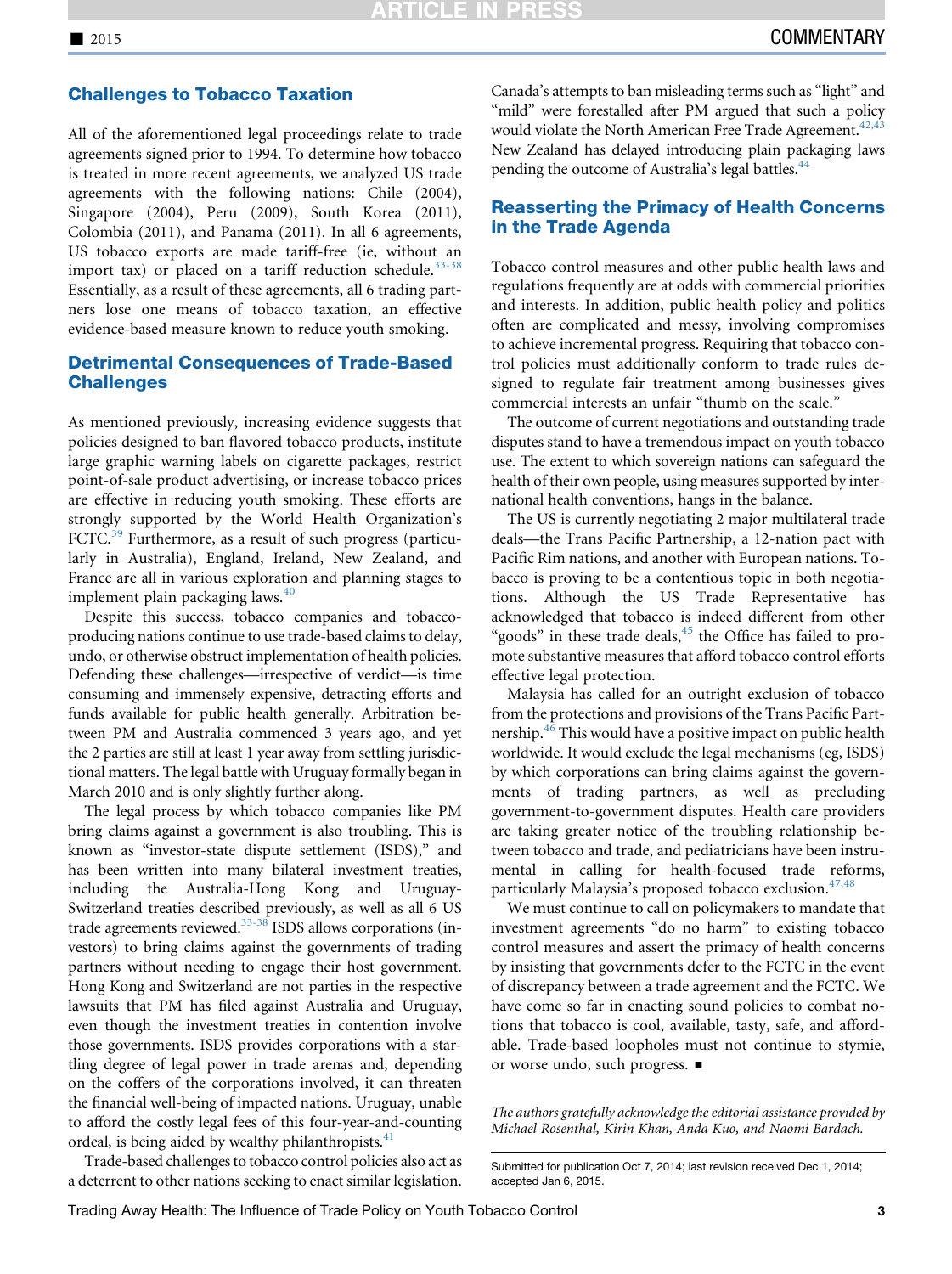# <span id="page-3-0"></span>THE JOURNAL OF PEDIATRICS • www.jpeds.com Vol. 1, No. 1

Reprint requests: Sohil R. Sud, MD, MA, Assistant Professor of Pediatrics, UCSF Benioff Children's Hospital, 505 Parnassus Ave, Box 0106, Moffitt Long, 6th floor, Room M680, San Francisco, CA 94143. E-mail: [sohil.sud@ucsf.edu](mailto:sohil.sud@ucsf.edu)

## **References**

- 1. [US Dept of Health and Human Services. Preventing Tobacco Use](http://refhub.elsevier.com/S0022-3476(15)00017-7/sref1) [Among Youth and Young Adults: A Report of the Surgeon General.](http://refhub.elsevier.com/S0022-3476(15)00017-7/sref1) [Washington \(DC\): US Dept of Health and Human Services; 2012](http://refhub.elsevier.com/S0022-3476(15)00017-7/sref1).
- 2. [US Department of Health and Human Services. The Health Consequences](http://refhub.elsevier.com/S0022-3476(15)00017-7/sref2) [of Smoking—50 Years of Progress: A Report of the Surgeon General.](http://refhub.elsevier.com/S0022-3476(15)00017-7/sref2) [Washington \(DC\): US Dept of Health and Human Services; 2014](http://refhub.elsevier.com/S0022-3476(15)00017-7/sref2).
- 3. [Cummings KM, Morley CP, Horan JK, Steger C, Leavell NR. Marketing](http://refhub.elsevier.com/S0022-3476(15)00017-7/sref3) [to America's youth: evidence from corporate documents. Tob Control](http://refhub.elsevier.com/S0022-3476(15)00017-7/sref3) [2002;11\(Suppl 1\):I5-17.](http://refhub.elsevier.com/S0022-3476(15)00017-7/sref3)
- 4. [Klein SM, Giovino GM, Barker DC, Tworek C, Cummings KM,](http://refhub.elsevier.com/S0022-3476(15)00017-7/sref4) [O'Connor RJ. Use of flavored cigarettes among older adolescent and](http://refhub.elsevier.com/S0022-3476(15)00017-7/sref4) [adult smokers: United States, 2004–2005. Nicotine Tob Res 2008;10:](http://refhub.elsevier.com/S0022-3476(15)00017-7/sref4) [1209-14](http://refhub.elsevier.com/S0022-3476(15)00017-7/sref4).
- 5. American Legacy Foundation. First Look Report 17: Cigarette Preferences Among Youth—Results from the 2006 Legacy Media Tracking Online. [www.fda.gov/syn/html/ucm183198;](http://www.fda.gov/syn/html/ucm183198) 2007. Accessed February 5, 2015.
- 6. [Centers for Disease Control and Prevention. Bidi use among urban](http://refhub.elsevier.com/S0022-3476(15)00017-7/sref6) [youth—Massachusetts, March-April 1999. MMWR Morb Mortal](http://refhub.elsevier.com/S0022-3476(15)00017-7/sref6) [Wkly Rep 1999;48:796-9](http://refhub.elsevier.com/S0022-3476(15)00017-7/sref6).
- 7. [Chaloupka FJ, Hu T, Warner KE, Jacobs R, Yurekli A. The taxation of](http://refhub.elsevier.com/S0022-3476(15)00017-7/sref7) [tobacco products. In: World Bank and World Health Organization,](http://refhub.elsevier.com/S0022-3476(15)00017-7/sref7) [ed. Tobacco control in developing countries. Oxford: Oxford University](http://refhub.elsevier.com/S0022-3476(15)00017-7/sref7) [Press; 2000. p. 237-72.](http://refhub.elsevier.com/S0022-3476(15)00017-7/sref7)
- 8. [Cho K, Kim H, Kwon S, Lim J. The effect of the increase in tobacco price](http://refhub.elsevier.com/S0022-3476(15)00017-7/sref8) [on adolescent smoking in Korea: smoking reduction and brand switch](http://refhub.elsevier.com/S0022-3476(15)00017-7/sref8)[ing. Health Social Welfare Rev 2012;32:429-60.](http://refhub.elsevier.com/S0022-3476(15)00017-7/sref8)
- 9. [Lovato C, Watts A, Stead LF. Impact of tobacco advertising and promo](http://refhub.elsevier.com/S0022-3476(15)00017-7/sref9)[tion on increasing adolescent smoking behaviours. Cochrane Database](http://refhub.elsevier.com/S0022-3476(15)00017-7/sref9) [Syst Rev 2011;10:CD003439](http://refhub.elsevier.com/S0022-3476(15)00017-7/sref9).
- 10. [Young JM, Stacey I, Dobbins TA, Dunlop S, Dessaix AL, Currow DC. As](http://refhub.elsevier.com/S0022-3476(15)00017-7/sref10)[sociation between tobacco plain packaging and Quitline calls: a](http://refhub.elsevier.com/S0022-3476(15)00017-7/sref10) [population-based, interrupted time-series analysis. Med J Aust 2014;](http://refhub.elsevier.com/S0022-3476(15)00017-7/sref10) [200:29-32](http://refhub.elsevier.com/S0022-3476(15)00017-7/sref10).
- 11. World Health Organization. Parties to the WHO Framework Convention on Tobacco Control. [http://www.who.int/fctc/signatories\\_parties/](http://www.who.int/fctc/signatories_parties/en/index.html) [en/index.html;](http://www.who.int/fctc/signatories_parties/en/index.html) 2005. Accessed January 12, 2015.
- 12. [Shaffer E, Brenner J, Houston T. International trade agreements: a threat](http://refhub.elsevier.com/S0022-3476(15)00017-7/sref12) [to tobacco control policy. Tob Control 2005;14:ii19-25](http://refhub.elsevier.com/S0022-3476(15)00017-7/sref12).
- 13. [Johnston LD, O'Malley PM, Bachman JG, Schulenberg JE, Miech RA.](http://refhub.elsevier.com/S0022-3476(15)00017-7/sref13) [Monitoring the Future national survey results on drug use, 1975-2013:](http://refhub.elsevier.com/S0022-3476(15)00017-7/sref13) [volume I, Secondary school students. Ann Arbor: Institute for Social](http://refhub.elsevier.com/S0022-3476(15)00017-7/sref13) [Research, The University of Michigan; 2014](http://refhub.elsevier.com/S0022-3476(15)00017-7/sref13).
- 14. WTO. Dispute settlement: United States—Measures Affecting the Production and Sale of Clove Cigarettes. [http://www.wto.org/english/](http://www.wto.org/english/tratop_e/dispu_e/cases_e/ds406_e.htm) [tratop\\_e/dispu\\_e/cases\\_e/ds406\\_e.htm](http://www.wto.org/english/tratop_e/dispu_e/cases_e/ds406_e.htm); 2012. Accessed September 29, 2014.
- 15. Punke M, Pambaygo I. Memorandum of Understanding Between the Government of The United States of America and the Government of the Republic Of Indonesia. 2014. Accessed September 29, 2014.
- 16. Department of Health, Government of Australia. Introduction of Tobacco Plain Packaging in Australia. [http://www.health.gov.au/internet/](http://www.health.gov.au/internet/main/publishing.nsf/Content/tobacco-plain) [main/publishing.nsf/Content/tobacco-plain](http://www.health.gov.au/internet/main/publishing.nsf/Content/tobacco-plain). Accessed September 29, 2014.
- 17. [Hammond D. Health warning messages on tobacco products: a review.](http://refhub.elsevier.com/S0022-3476(15)00017-7/sref16) [Tob Control 2011;20:327-37.](http://refhub.elsevier.com/S0022-3476(15)00017-7/sref16)
- 18. [Hammond D, White C, Anderson W, Arnott D, Dockrell M. The percep](http://refhub.elsevier.com/S0022-3476(15)00017-7/sref17)[tions of UK youth of branded and standardized, 'plain' cigarette pack](http://refhub.elsevier.com/S0022-3476(15)00017-7/sref17)[aging. Eur J Public Health 2014;24:537-43.](http://refhub.elsevier.com/S0022-3476(15)00017-7/sref17)
- 19. Australian Government Department of Health, National Drug Strategy Household Survey 2013. [http://www.aihw.gov.au/alcohol-and-other](http://www.aihw.gov.au/alcohol-and-other-drugs/ndshs/2013/tobacco/)[drugs/ndshs/2013/tobacco/](http://www.aihw.gov.au/alcohol-and-other-drugs/ndshs/2013/tobacco/). Accessed September 29, 2014.
- 20. Australian Government Department of Foreign Affairs and Trade website. Freedom of Information page. 2011. [http://www.dfat.gov.au/](http://www.dfat.gov.au/about-us/corporate/freedom-of-information/Documents/dfat-foi-11-20550.pdf) [about-us/corporate/freedom-of-information/Documents/dfat-foi-11-](http://www.dfat.gov.au/about-us/corporate/freedom-of-information/Documents/dfat-foi-11-20550.pdf) [20550.pdf.](http://www.dfat.gov.au/about-us/corporate/freedom-of-information/Documents/dfat-foi-11-20550.pdf) Accessed September 29, 2014.
- 21. Permanent Court of Arbitation. Philip Morris Asia Limited (Hong Kong) v. The Commonwealth of Australia. [http://www.pca-cpa.org/](http://www.pca-cpa.org/showpage.asp?pag_id=1494) [showpage.asp?pag\\_id=1494.](http://www.pca-cpa.org/showpage.asp?pag_id=1494) Accessed September 29. 2014.
- 22. WTO. Delegation Of Ukraine. Australia Certain Measures Concerning Trademarks and Other Plain Packaging Requirements Applicable To Tobacco Products and Packaging. [http://www.dfat.gov.au/trade/](http://www.dfat.gov.au/trade/negotiations/disputes/Ukraine-Request-for-Consultations.doc) [negotiations/disputes/Ukraine-Request-for-Consultations.doc;](http://www.dfat.gov.au/trade/negotiations/disputes/Ukraine-Request-for-Consultations.doc) 2012. Accessed September 29, 2014.
- 23. WTO. Delegation Of Honduras. Australia Certain Measures Concerning Trademarks and Other Plain Packaging Requirements Applicable To Tobacco Products and Packaging. [http://www.dfat.gov.au/trade/](http://www.dfat.gov.au/trade/negotiations/disputes/Honduras-Request-for-Consultations.doc) [negotiations/disputes/Honduras-Request-for-Consultations.doc](http://www.dfat.gov.au/trade/negotiations/disputes/Honduras-Request-for-Consultations.doc); 2012. Accessed September 29, 2014.
- 24. WTO. Dispute settlement: Australia Certain Measures Concerning Trademarks and Other Plain Packaging Requirements Applicable to Tobacco Products and Packaging. [www.wto.org/english/](http://www.wto.org/english/tratop_e/dispu_e/cases_e/ds434_e.htm) [tratop\\_e/dispu\\_e/cases\\_e/ds434\\_e.htm;](http://www.wto.org/english/tratop_e/dispu_e/cases_e/ds434_e.htm) 2012. Accessed September 29, 2014.
- 25. Montecino JA, Dreyfus R. Philip Morris vs Uruguay. Foreign Policy in Focus. [http://www.fpif.org/articles/philip\\_morris\\_vs\\_uruguay](http://www.fpif.org/articles/philip_morris_vs_uruguay); 2010. Accessed September 29, 2014.
- 26. [Abascal W, Esteves E, Goja B, Gonzales Mora F, Lorenzo A, Triunfo P,](http://refhub.elsevier.com/S0022-3476(15)00017-7/sref24) [et al. Tobacco control campaign in Uruguay: a population-based trend](http://refhub.elsevier.com/S0022-3476(15)00017-7/sref24) [analysis. Lancet 2012;380:1575-82.](http://refhub.elsevier.com/S0022-3476(15)00017-7/sref24)
- 27. Lalive. Request for Arbitration. Lalive. Investment Treaty Arbitration website. [http://italaw.com/documents/PMI-UruguayNoA.pdf.](http://italaw.com/documents/PMI-UruguayNoA.pdf) Accessed September 29, 2014.
- 28. World Bank. ICSID Case No. ARB/10/7 Procedural Details. International Centre for the Settlement of Investment Disputes website. [https://icsid.worldbank.org/apps/ICSIDWEB/cases/pages/casedetail.aspx?](https://icsid.worldbank.org/apps/ICSIDWEB/cases/pages/casedetail.aspx?CaseNo=ARB/10/7) [CaseNo=ARB/10/7.](https://icsid.worldbank.org/apps/ICSIDWEB/cases/pages/casedetail.aspx?CaseNo=ARB/10/7) Accessed September 29, 2014.
- 29. Reichler PS, Goodman REM, Martin LH, Brillembourg CE. Uruguay's Memorial on Jurisdiction. September 24, 2011. Investment Treaty Arbitration. [http://italaw.com/documents/PhilipMorris\\_v\\_](http://italaw.com/documents/PhilipMorris_v_Uruguay_UruguayMemorialJurisdiction_24Sep2011.pdf) [Uruguay\\_UruguayMemorialJurisdiction\\_24Sep2011.pdf](http://italaw.com/documents/PhilipMorris_v_Uruguay_UruguayMemorialJurisdiction_24Sep2011.pdf); 2011. Accessed September 29, 2014.
- 30. Wittemann E. Judgement: Prohibition on the visible display of tobacco products. Oslo District Court. 2012. [http://www.regjeringen.no/upload/](http://www.regjeringen.no/upload/HOD/Vedlegg/judgment_norway_vs_philipmorris_140912.pdf) [HOD/Vedlegg/judgment\\_norway\\_vs\\_philipmorris\\_140912.pdf](http://www.regjeringen.no/upload/HOD/Vedlegg/judgment_norway_vs_philipmorris_140912.pdf). Accessed September 29, 2014.
- 31. Sandelson M. Philip Morris to sue Norwegian state. The Foreigner website. 2010. [http://theforeigner.no/pages/news/philip-morris-to-sue](http://theforeigner.no/pages/news/philip-morris-to-sue-norwegian-state/)[norwegian-state/](http://theforeigner.no/pages/news/philip-morris-to-sue-norwegian-state/). Accessed January 12, 2015.
- 32. Örlygsson T. Report for the Hearing in Case E-16/10. EFTA Court. [http://](http://www.eftacourt.int/uploads/tx_nvcases/16_10_RH_Rev_EN.pdf) [www.eftacourt.int/uploads/tx\\_nvcases/16\\_10\\_RH\\_Rev\\_EN.pdf](http://www.eftacourt.int/uploads/tx_nvcases/16_10_RH_Rev_EN.pdf). Accessed January 12, 2015.
- 33. USTR. United States Singapore free trade agreement. [http://www.ustr.](http://www.ustr.gov/trade-agreements/free-trade-agreements/singapore-fta/final-text) [gov/trade-agreements/free-trade-agreements/singapore-fta/final-text.](http://www.ustr.gov/trade-agreements/free-trade-agreements/singapore-fta/final-text) Accessed September 29, 2014.
- 34. USTR. United States Chile free trade agreement. [http://www.ustr.gov/](http://www.ustr.gov/trade-agreements/free-trade-agreements/chile-fta/final-text) [trade-agreements/free-trade-agreements/chile-fta/final-text](http://www.ustr.gov/trade-agreements/free-trade-agreements/chile-fta/final-text). Accessed September 29, 2014.
- 35. USTR. United States Peru free trade agreement. [http://www.ustr.gov/](http://www.ustr.gov/trade-agreements/free-trade-agreements/peru-tpa/final-text) [trade-agreements/free-trade-agreements/peru-tpa/final-text.](http://www.ustr.gov/trade-agreements/free-trade-agreements/peru-tpa/final-text) Accessed September 29, 2014.
- 36. USTR. United States Columbia free trade agreement. [http://www.ustr.](http://www.ustr.gov/trade-agreements/free-trade-agreements/colombia-fta/final-text) [gov/trade-agreements/free-trade-agreements/colombia-fta/final-text.](http://www.ustr.gov/trade-agreements/free-trade-agreements/colombia-fta/final-text) Accessed September 29, 2014.
- 37. USTR. United States Korea free trade agreement. [http://www.ustr.gov/](http://www.ustr.gov/trade-agreements/free-trade-agreements/korus-fta/final-text) [trade-agreements/free-trade-agreements/korus-fta/final-text](http://www.ustr.gov/trade-agreements/free-trade-agreements/korus-fta/final-text). Accessed September 29, 2014.
- 38. USTR. United States Panama free trade agreement. [http://www.ustr.gov/](http://www.ustr.gov/trade-agreements/free-trade-agreements/panama-tpa/final-text) [trade-agreements/free-trade-agreements/panama-tpa/final-text.](http://www.ustr.gov/trade-agreements/free-trade-agreements/panama-tpa/final-text) Accessed September 29, 2014.